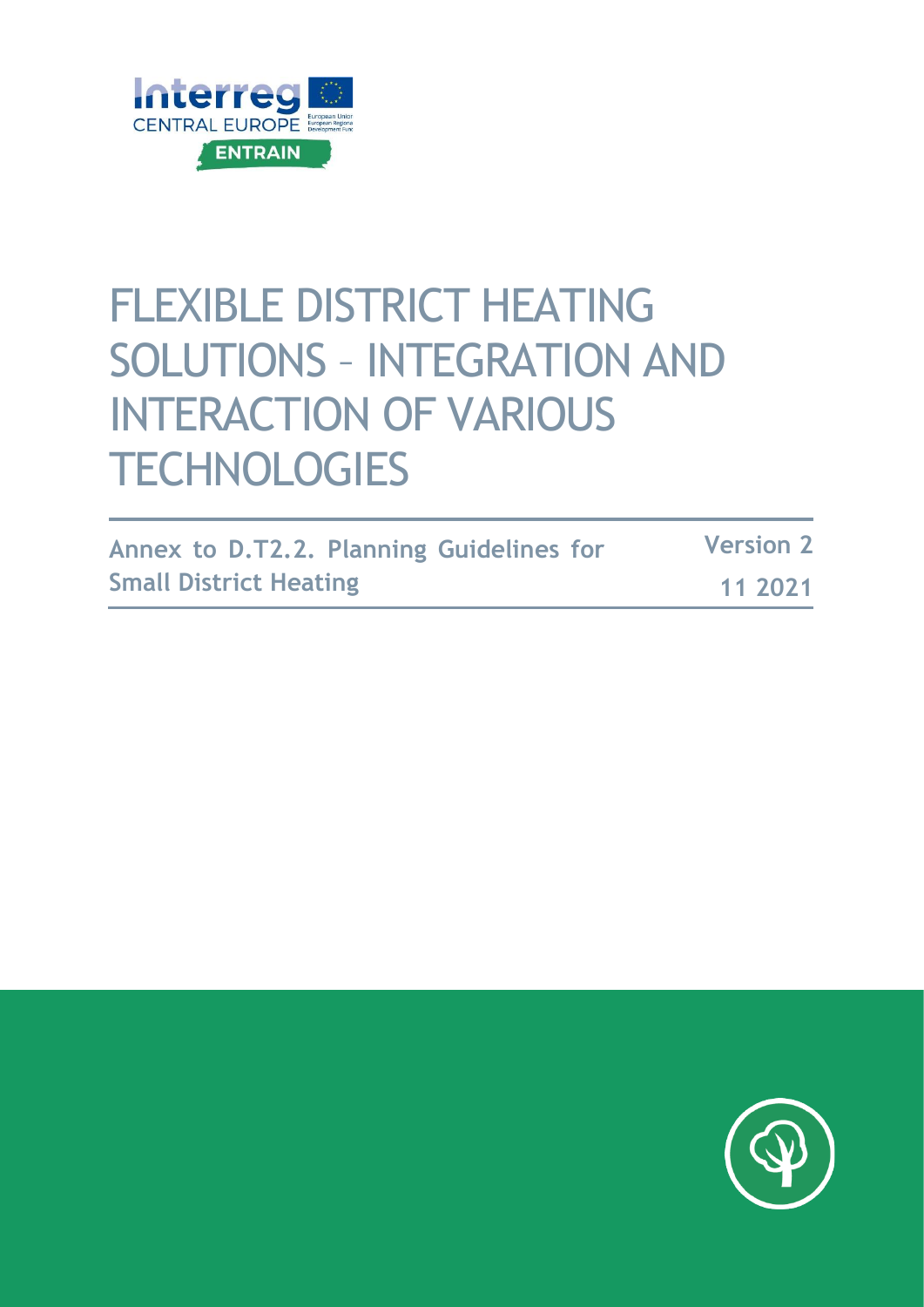



### **Content**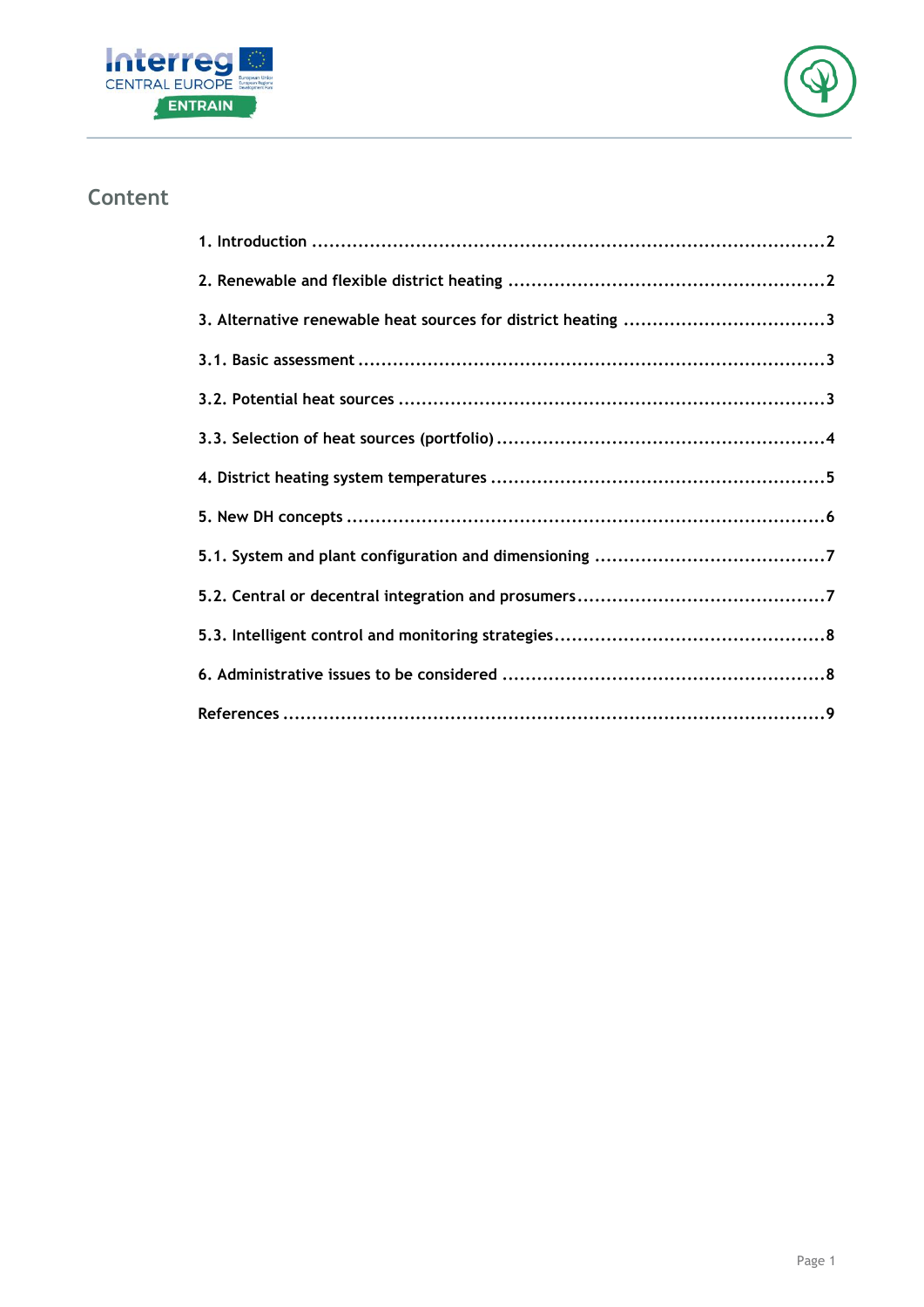



## <span id="page-2-0"></span>**1. Introduction**

This document is an annex to the Planning Guidelines for Small District Heating (deliverable D.T2.2. of the ENTRAIN project) and comprises information regarding modern flexible district heating (DH) solutions. Systems using various heat sources and technologies are complex plants and require a careful project developing, design and construction by experienced experts. This annex aims at providing a general overview about the integration of various heat sources and their interactions as well as an overview of new district heating technologies basic things to be considered. It is a guideline for decision makers (e.g. mayors), planning engineers and operators of district heating plants to foster the development of flexible and renewable district heating solutions and the utilisation of alternative heat sources.

More detailed information about the integration of waste heat, heat pumps and solar thermal plants are given in the additional annexes "WASTE HEAT AND HEAT PUMPS FOR DISTRICT HEATING" and "SOLAR THERMAL PLANTS FOR DISTRICT HEATING".

## <span id="page-2-1"></span>**2. Renewable and flexible district heating**

The thermal utilisation of biomass (wood chips, wood pellets, bark, straw and many others) in biomass district heating plants was one of the main drivers to establish small scale district heating systems as a state-of-the-art heat supply technology besides the well-known large urban district heating systems in big cities. Hence, small scale renewable district heating is so far dominated by biomass as the main heat source and biomass is seen as one of the key technologies to decarbonise district heating. This is mainly due to the energy content, the storage capacity and the flexible and regional availability of biomass. From today's perspective, it seems unlikely that biomass will be able to completely cover the world's energy needs without conflicting goals in terms of biodiversity, land, water and food requirements. Nevertheless, biomass will be a supporting pillar of our future energy supply but great attention must be given to a highly efficient, resource-conserving and sustainable use of biomass as an energy source.

To achieve a fully renewable heat supply, it will also be essential to use other regional and renewable heat sources (see chapter [3\)](#page-3-0). Wood heating plants and local heating networks are an ideal starting point for integrating these heat sources and making them usable. Since this in any case leads to more complex plant configurations and interactions between different heat sources, it is even more important to pay great attention to comprehensive and detailed planning with special consideration of the requirements of the individual heat sources, as well as their efficient and low-emission interaction.

Due to the increased integration of different renewable heat sources, the change of boundary conditions (e.g. reduced heat demand of buildings, increased cooling demands) and a continuing technological development many new district heating concepts and technologies appeared on the market within the last decade. There is a clear requirement and trend to

- e reduced or flexible system temperatures
- decentral integration of heat production units
- **P** prosumer solutions (heat customers who also feed excess heat back into the DH network)
- $\blacksquare$  intelligent sector coupling with other energy infrastructure (e.g. power and gas grid)
- combined solutions for heating and cooling
- **higher system flexibility and increased short and long term (seasonal) storage capacities**
- smart metering, intelligent control and monitoring strategies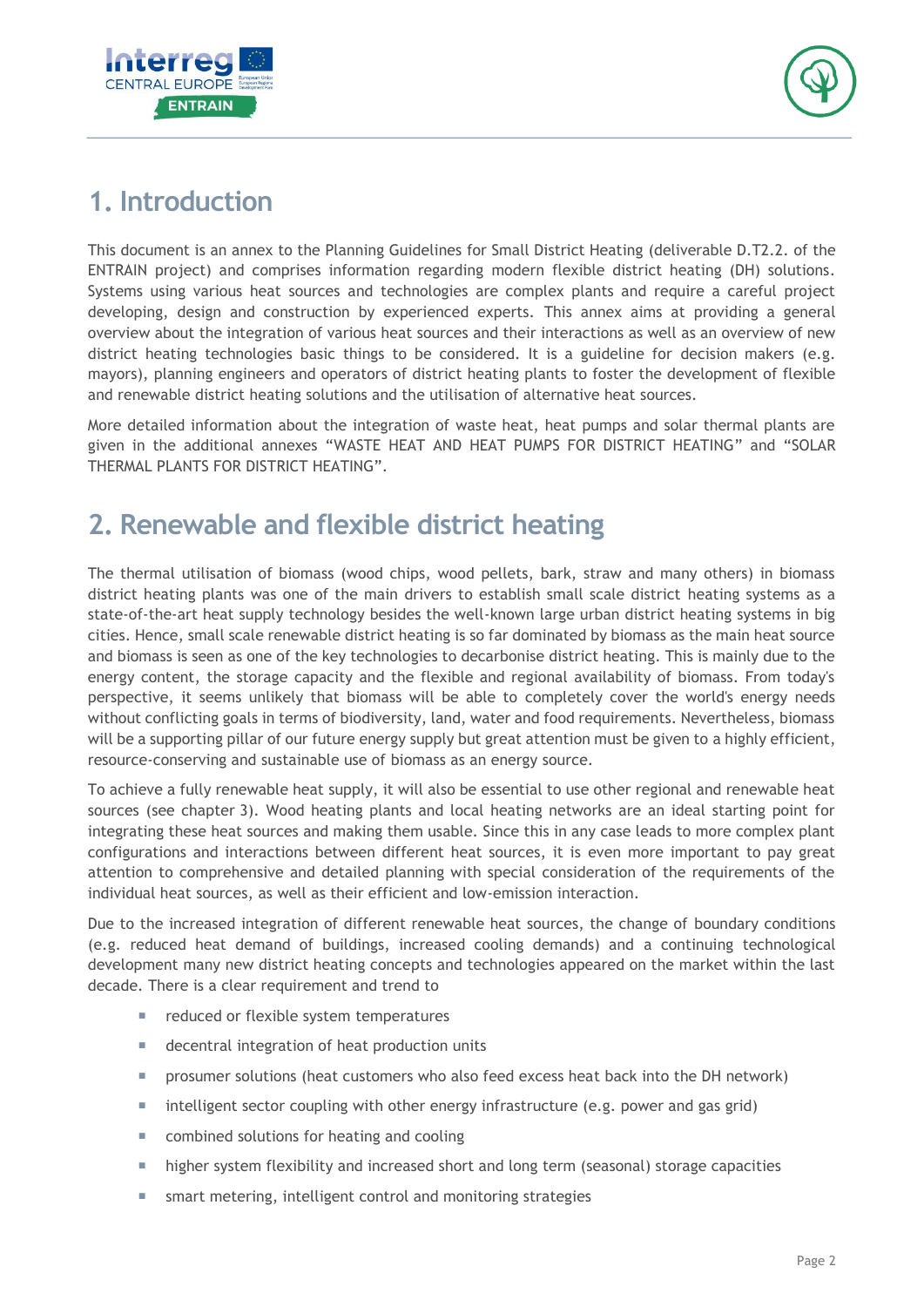



The basic objective of these developments and concepts is to make district heating renewable, regionally supplied, efficient, low emission, flexible, resilient and thus sustainable, affordable, secure and future proof. Flexible and resilient in this context means to design systems which allow the integration of various existing and future renewable heat sources and the ability to adopt to continuously changing boundary conditions. For example, the general plant and network concept should be open for future enlargements and central or decentral integration of alternative renewable heat sources and storages.

## <span id="page-3-0"></span>**3. Alternative renewable heat sources for district heating**

#### <span id="page-3-1"></span>**3.1. Basic assessment**

Continuously decreasing DH system temperatures (see chapter [4\)](#page-5-0) and the ability of heat pumps to lift temperatures of heat sources, nowadays turn almost everything (even ambient heat) into a potential heat source for DH. For example, it is theoretically possible to use an air source heat pump to convert ambient heat into usable heat for district heating, but with rather low efficiency and high electricity demand. The basic idea is to find the most efficient, ecologic (regarding emissions,  $CO_2$ , primary energy demand, ...) and simultaneously economically viable local renewable heat sources and technical solutions. Therefore, highest priority should be on direct waste heat utilisation or thermal solar plants, followed by heat pumps for heat sources with higher temperatures than ambient. Already during this initial analysis, the local boundary conditions, the available potential (power, energy quantity) as well as the respective special technical/nontechnical characteristics of the heat sources (temporal availability/load profile, controllability, temperature level, etc.) must be assessed.

Potentially interesting sources should be investigated in more detail regarding technical and economic feasibility. This leads to a profound basis for the planning of a new district heating project as well as for enlarging or refurbishing existing DH systems where these locally available renewable heat sources should be taken into account best possible. Besides own assessments, research of all available information and data sources should be considered, such as:

- **Public potential analysis/studies**
- Databases and geographic information systems
- **Local/regional authorities and municipalities**
- **Local energy agencies**

It is important to be open minded and positive thinking at that stage of a project and no potential heat source should be excluded without having a closer look. Even if heat sources may not be suitable or accessible at the moment, they might be interesting for future plant and network enlargements. Thus, a comprehensive knowledge of the local situation is valuable and should be integrated into design considerations and the development of current and future scenarios.

#### <span id="page-3-2"></span>**3.2. Potential heat sources**

The following heat sources are commonly known for the integration into DH systems and should be taken into account:

**Waste or excess heat**

Waste or excess heat is unused heat produced as a by-product by any kind of man-made processes, hence not only industry. If not used, waste heat is emitted to the ambient directly or using cooling units. Depending on the temperature level of the waste heat source and the required temperature level of the DH network (see chapter [4\)](#page-5-0), it can be used directly or using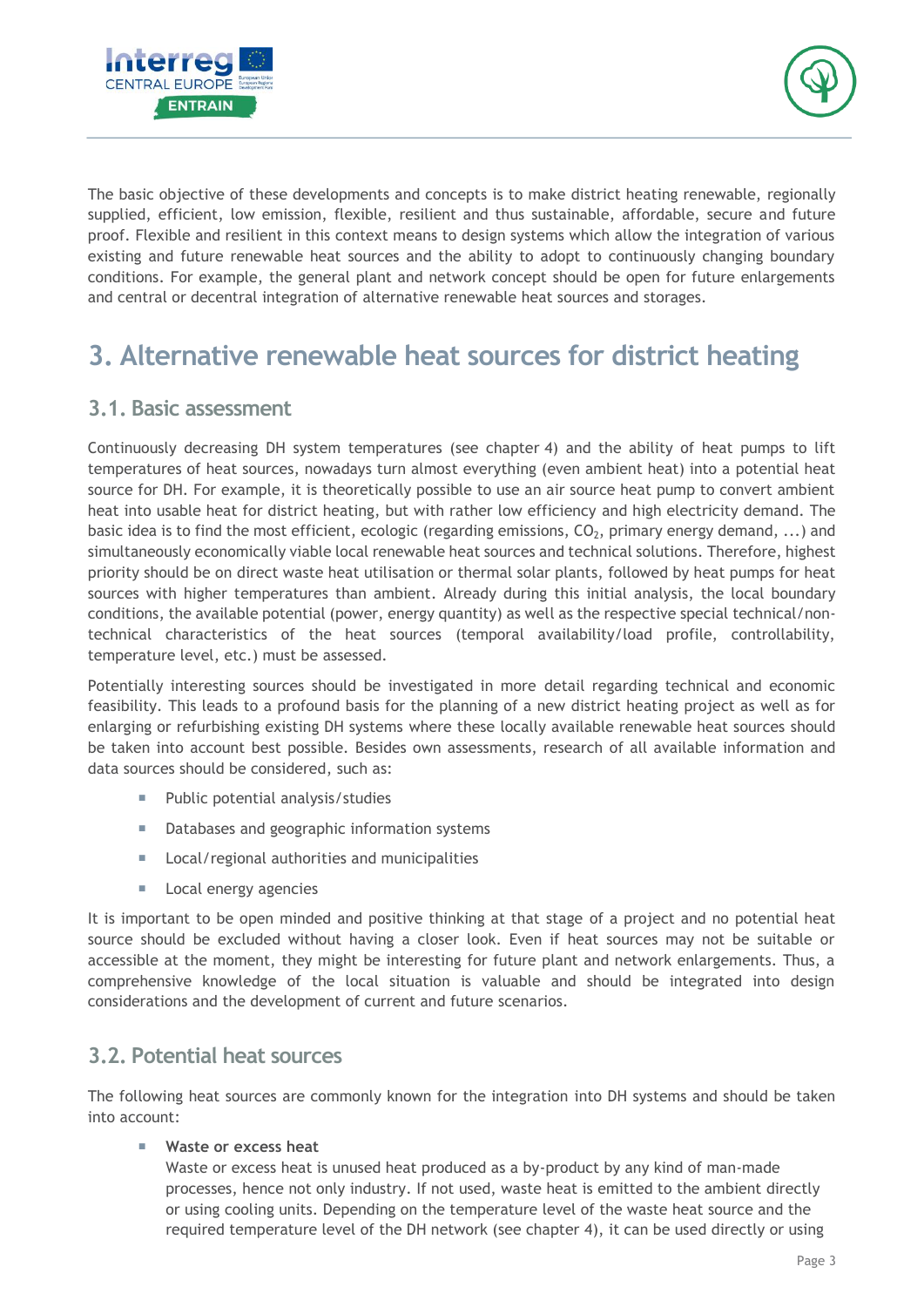



heat pumps.

 $\rightarrow$  see annex "WASTE HEAT AND HEAT PUMPS FOR DISTRICT HEATING" for further information

**Heat pumps**

Heat pumps are no heat source themself but they are able to lift the temperature of a low temperature heat source to a suitable level for its utilisation and thus, make all kinds of low temperature heat sources available for DH (e.g. low temperature waste heat, ambient heat from air, lakes or rivers, waste water, shallow geothermal energy, …)

 $\rightarrow$  see annex "WASTE HEAT AND HEAT PUMPS FOR DISTRICT HEATING" for further information

#### **Thermal solar plants**

 $\rightarrow$  see annex "SOLAR THERMAL PLANTS FOR DISTRICT HEATING" for further information

**Geothermal energy**

Geothermal energy is the naturally generated and stored heat in the Earth and origins from the formation of the planet. In contrast to that shallow geothermal sources based on horizontal ground collectors or vertical borehole heat exchangers (typically used for heat pump applications for detached houses) require some kind of regeneration. In case of boreholes regeneration can be provided by deep geothermal energy. For horizontal collectors by natural solar radiation/ambient heat or an active regeneration using other heat sources. The use of geothermal energy for heat and power production is a well-known state-of-the-art-technology. In 2010 already 28 GW of direct geothermal heating capacity were installed for district heating, space heating, spas, industrial processes, desalination and agricultural applications [1]. Its availability strongly depends on the local geological conditions and thus the utilisation of geothermal energy for district heating is so far frequently used in areas where it is well known or easily accessible. But examples of Vienna (project "GeoTief"), Munich and other cities show, that geothermal energy gains more attention as an additional local heat source for district heating. Geothermal energy is usually constantly available but limited in its mass flow, temperature and thermal capacity respectively. Lower district heating temperatures increase the yield of a geothermal source. The utilisation of geothermal energy usually requires special permits which may include specific constraints. Geothermal energy requires large initial investments for identifying potential areas and drilling costs to access it, both related to a certain risk not to find an exploitable source.

#### <span id="page-4-0"></span>**3.3. Selection of heat sources (portfolio)**

Evaluating and selecting the best portfolio of heat sources is not an easy task and many different parameters must be taken into account. The portfolio of heat sources significantly influences the overall plant design and the economic performance. Hence, considerations about heat sources must be included at an early stage of pre-feasibility studies and into the planning procedure in general.

The most important decision-making criteria are

- **a** administrative and technical feasibility and availability
- heat generation costs

This means, at some point a detailed technical and economic feasibility study need to be carried out to provide a profound basis for selecting the most promising heat sources and finalize the overall plant concept. This includes the designing of detailed technical concepts and is usually part of the overall design procedure as descripted in the planning guidelines. To reduce costs and efforts, a basic assessment of potential sources (see chapter [3.1\)](#page-3-1) and pre-selection (pre-feasibility) should be performed. The following general considerations may help to pre-select sources. However, the relevance of the points in the following depends on the type of heat source and some of them might be contradictive: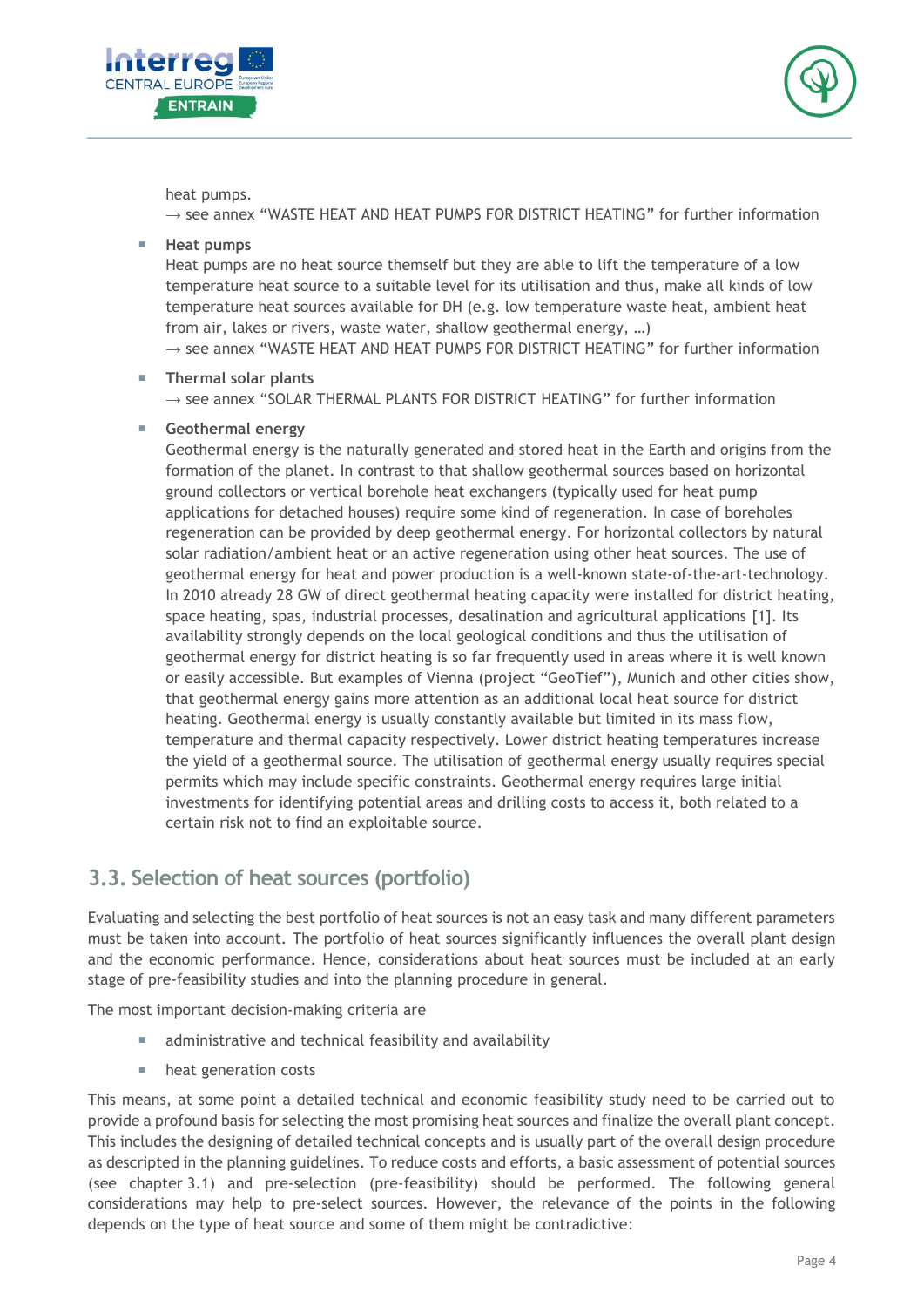



- Higher prioritization of location-bound sources (e.g. waste heat or ambient heat) than mobile sources (e.g. local biomass)
- Higher prioritization of non-resource consuming and non-emissive sources
- **Higher prioritization of sources with higher (direct usable) temperature levels**
- Does the location of the source allow for technically and economically effective integration?
- Does thermal capacity, load profile and seasonal availability fit to the heat demand requirements and possible other heat sources?
- How do other characteristics such as controllability, transport and/or storage ability fit to the overall concept?
- Are there possible positive/negative interactions with other heat sources?
- **Are there insurmountable obstacles or is there a reasonable probability that the heat source is** utilizable from a technical and an administrative perspective?
	- $\Box$  Talk to stakeholders and assess the situation best possible
	- $\Box$  Are any pre-agreements (e.g. letter of intent) possible?
	- $\Box$  What are the results of roughly technical and economic estimations (e.g. energy balance, basic cost calculation)?
- How about supply security and long-term perspective?
- Are there any comparable reference projects proving the feasibility?

The chosen heat source portfolio should lead to a system with low  $CO<sub>2</sub>$  and other emissions, low input of primary energy and resources in combination with low heat generation costs and high reliability at the same time.

## <span id="page-5-0"></span>**4. District heating system temperatures**

Small scale district heating systems are mostly operated at supply temperatures between 80 and 95°C which is also referred to as the  $3^{rd}$  generation of district heating. Steam DH systems (1<sup>st</sup> generation of DH) are almost vanished nowadays and temperatures above 100°C (2<sup>nd</sup> generation of DH) are usually only used in large urban DH networks. Since many years DH technology shows a clear trend to reduced supply and return temperatures in order to allow an easier and more efficient integration of renewable heat sources and to reduce heat losses of the pipe network. Related to that, Lund et. al. [2] introduced the concept of the 4<sup>th</sup> generation of district heating with renewables as the main heat source and system temperatures below 70°C. The guidebook "Implementation of Low-Temperature District Heating Systems" of the IEA DHC TS2 (IEA technology collaboration programme concerning district heating and cooling) provides comprehensive information about the potentials and benefits of low-temperature-DH and transition strategies to implement it. Furthermore, it provides a collection of various already realized low-temperature-DH projects and proves the feasibility and success of this technology.

[Figure 1](#page-6-1) shows an overview of the system temperatures of these newest generation of DH systems and the limitations related to the supply temperature. So-called warm DH systems above about 60°C are able to provide space heating and domestic hot water directly and conventional DH technology with heat transfer stations can be applied. Regulations regarding hygienic domestic hot water preparation typically require a minimum temperature. Hence, DH systems below 60°C (often referred to as cold DH) usually do not comply with that any more. This requires a change in technology and the application of alternative solutions for domestic hot water preparation (e.g. a heat pump booster). The limit of providing space heating directly is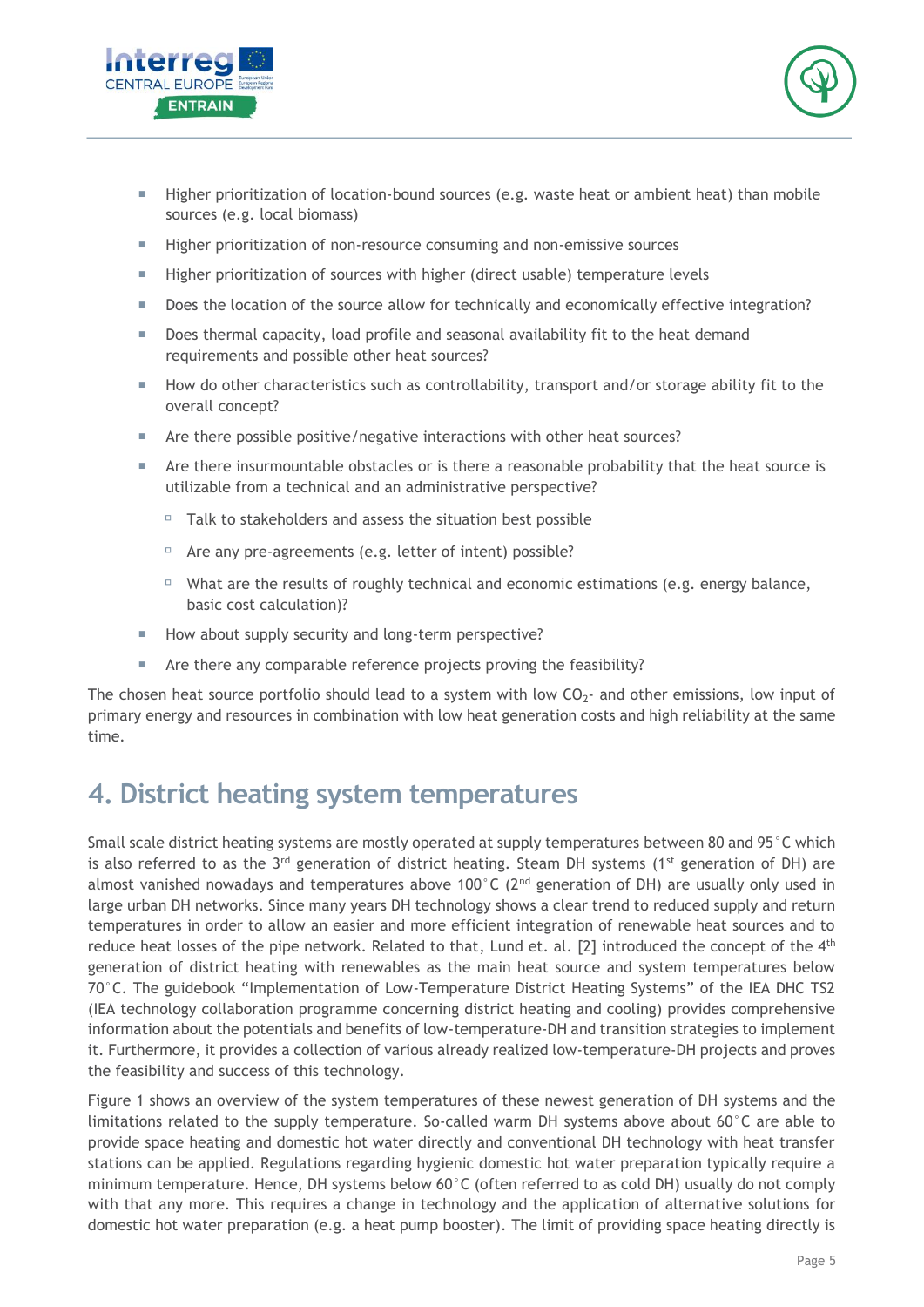



at about 30°C but that already requires low temperature heating systems in buildings. DH systems operated at temperatures below that use individual heat pumps in order to lift the temperature to the required level. Rather than providing heat directly such DH networks serve as a shared source for individual heat pumps. If the system temperatures are below 20°C the DH network can provide heating and cooling at the same time.



<span id="page-6-1"></span>**Figure 1: Range of supply temperatures in DH systems and related limitations (image based on [3])**

It strongly depends on the specific situation of each project, which system temperature and the therewith related DH concept should be applied. A low temperature or even cold DH system is not necessarily better. Which system temperature to be chosen strongly depends on the applied hat sources (see Chapter [3.3\)](#page-4-0) since some heat sources are temperature sensitive such as solar thermal and heat pumps and others are not.

A biomass boiler, for example, can easily provide higher temperatures and its efficiency does not depend on supply and return temperature of the DH network. Thus, if biomass is the main heat source, there is no need for a cold network with supply temperatures lower than  $60^{\circ}$ C. This also applies if waste heat with a sufficient temperature level for a direct supply of space heating and domestic hot water preparation is available.

However, the network temperatures should be kept as low as possible to reduce heat losses and also allow a better integration of additional renewables at a later stage. If a flue gas condensation unit is applied for heat recovery, low return temperature levels significantly influence the efficiency of the heat recovery. If only low temperature waste heat sources or ambient heat is available, either a central large scale heat pump and a warm DH network or a cold DH network and distributed (decentral) heat pumps can be applied.

## <span id="page-6-0"></span>**5. New DH concepts**

Conventional district heating technology usually follows clear and well-known technical concepts and system configurations. Due to many new options regarding heat sources, temperature levels and DH technologies various new and often very specific system configurations appear. The basic requirements of being renewable, flexible and resilient lead to more complex system setups and control strategies for many new systems.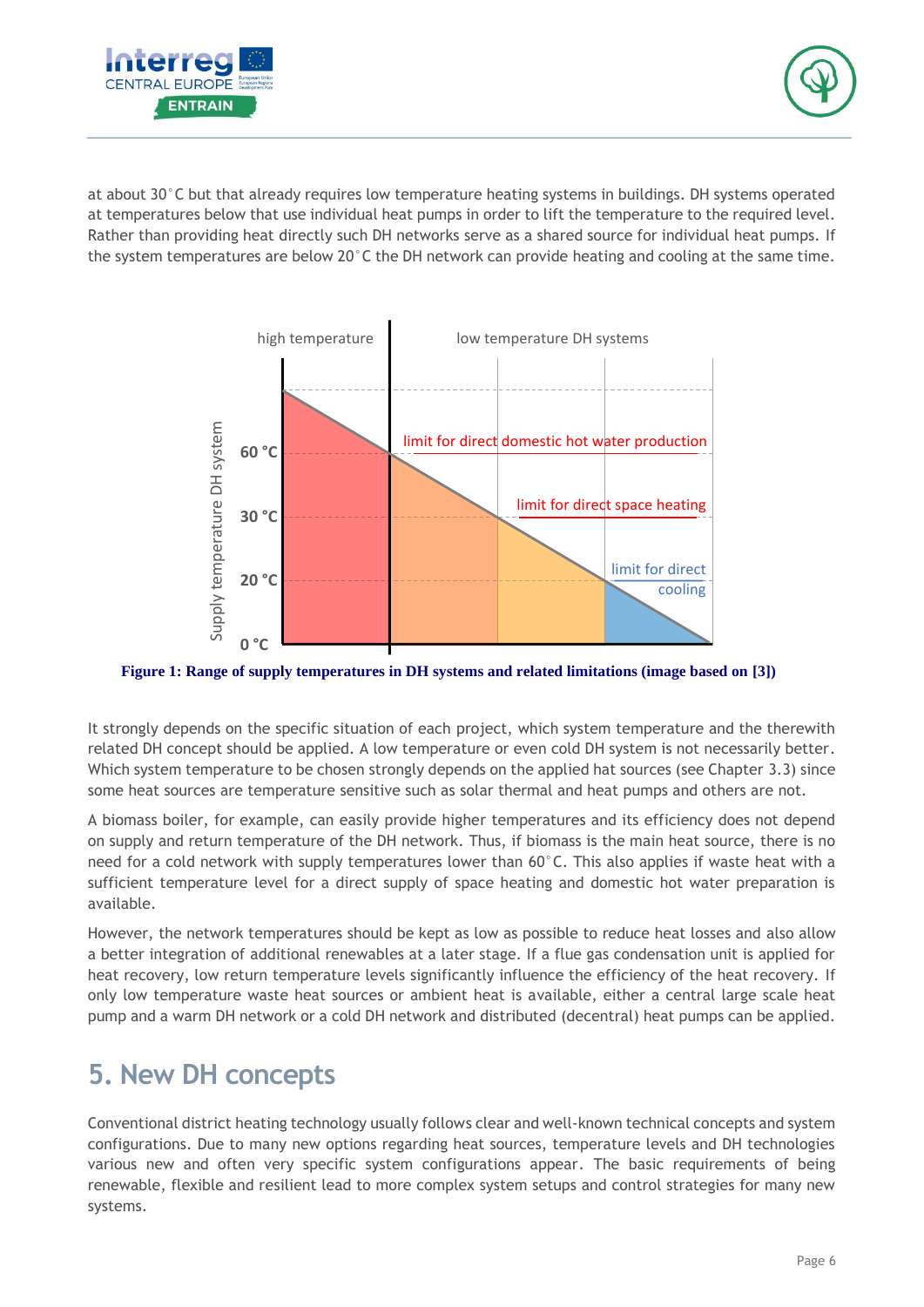



Creativity and open-minded thinking at the beginning of a project helps to create innovative ideas and concepts. But then these concepts must prove themselves by assessing their technical and economic feasibility. For new systems additional administrative or legal barriers may arise and need to be especially considered (see chapter [6](#page-8-1) for further information).

The following gives a short overview of general considerations and some technical options. However, due to the high planning demands by the increasing complexity of such new systems beyond the state-of-the-art this cannot replace a detailed planning procedure with the support of highly skilled and well experienced engineers. A good guideline for the approach to develop a comprehensive and appropriate overall concept is given in [4] (see chapter "9.2.1 Holistic heat supply strategies").

#### <span id="page-7-0"></span>**5.1. System and plant configuration and dimensioning**

In connection with the increasing requirements for future flexible DH solutions a comprehensive and detailed planning is even more important. Thereby, the following issues should be considered and investigated:

- Choosing a suitable mix of heat sources (het source portfolio see chapter [3.3\)](#page-4-0)
- Choosing a suitable overall system configuration of the DH network to connect all heat sources, storages and heat/cold customers
	- $\Box$  central/decentral positioning of plant components and integration into the overall system
	- $\Box$  choosing a suitable temperature level for the DH network
	- $\Box$  choosing a suitable general operation strategy for the DH supply with the selected heat sources (interaction of heat sources)
- Dimensioning, prioritisation (unit commitment to heat production) and load management of the selected heat sources as heat producers
- Heat storage dimensioning and management
- **B** Designing and applying a comprehensive and intelligent control and monitoring system

Each heat source has its own characteristics and boundary conditions that have to be considered for the integration into DH systems. Further information regarding waste heat utilisation and the integration of solar thermal plants can be found in the additional annexes "WASTE HEAT AND HEAT PUMPS FOR DISTRICT HEATING" and "SOLAR THERMAL PLANTS FOR DISTRICT HEATING".

A central point is the selection of a suitable system and plant configuration, matching the selected portfolio of heat sources. The good coordination of the dimensioning of the individual heat generators with each other (temporal availability/load profiles of the selected heat sources) is particularly important. Furthermore, there are high requirements for the dimensioning and management of heat storage systems, which are partly a prerequisite for the sensible use of alternative renewable heat sources.

#### <span id="page-7-1"></span>**5.2. Central or decentral integration and prosumers**

While it is common (state-of-the-art technology) for large urban DH systems to be supplied by multiple production units at different locations, this is less common for small scale DH systems which mainly have one central heat production plant. However, if it is required due to the individual framework conditions given, or if it is beneficial, this is also implemented in small scale systems. Typical examples are the decentral integration of an existing boiler for peak load or summer operation, the integration of a biogas plant, a waste heat source or a solar thermal plant into small scale biomass DH networks.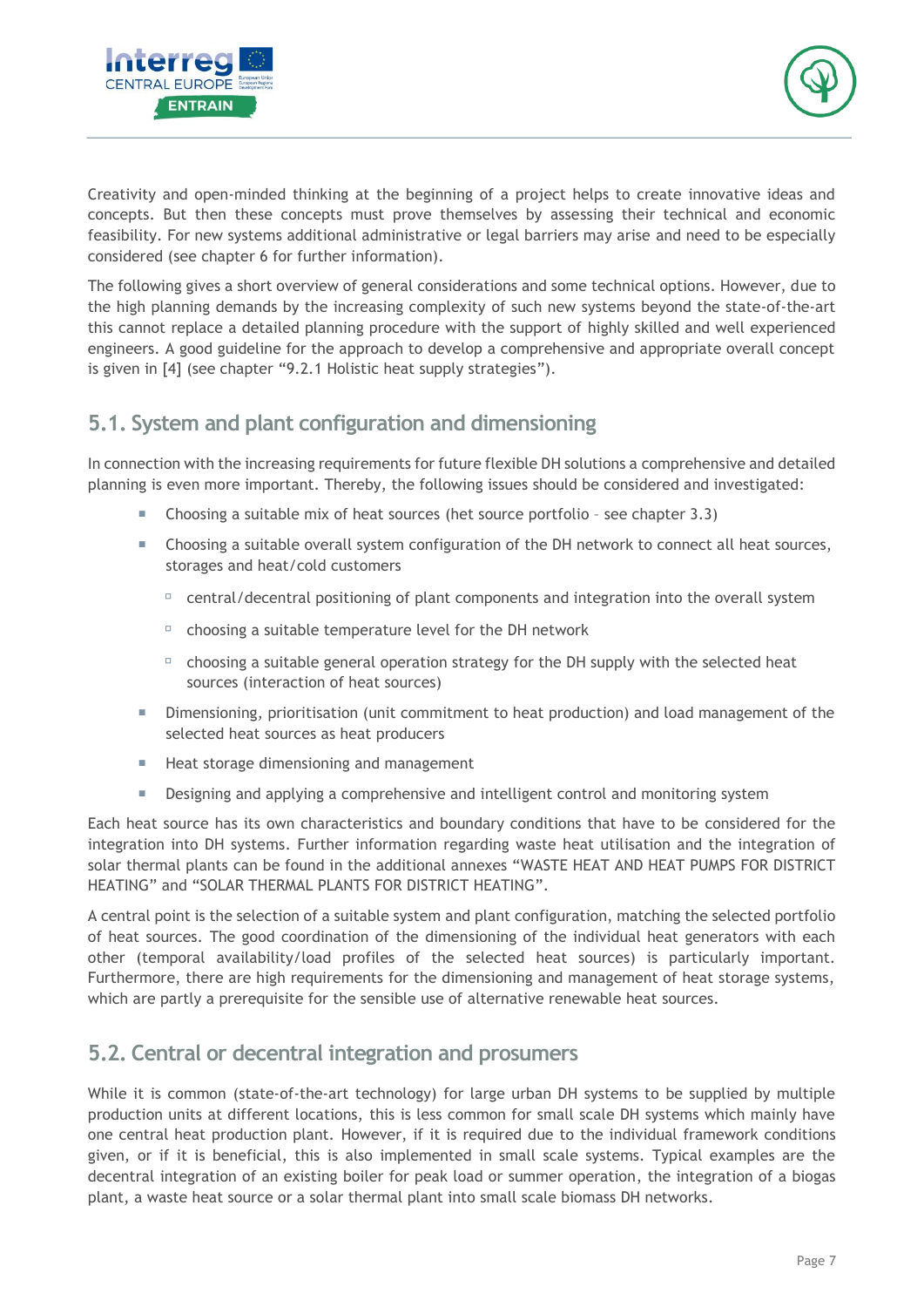



The decentralised integration of additional heat sources results in increased requirements for the monitoring and control of the entire system. Previously simple heat customers can also become heat suppliers, socalled prosumers. A prosumer is both, heat consumer and heat supplier at the same time. This new customer category is emerging in connection with the decentralised integration of alternative renewable energy sources at heat consumers, similar to the electricity feed-in of smaller private photovoltaic systems into the public power grid.

#### <span id="page-8-0"></span>**5.3. Intelligent control and monitoring strategies**

In order to cope with the increasing complexity of the systems for successful plant operation, comprehensive and intelligent process control and monitoring concepts are necessary. In this context and also with regard to the evaluation of system performance, comprehensive data collection, recording and (long-term) storage is necessary as well. The data collection should include all heat producers and consumers (smart metering) in order to obtain a holistic picture.

For the successful later implementation of a developed control strategy it is important, to take the requirements related to control issues (e.g. controllability of the different heat sources) into account at the design of the overall system concept from the very beginning. The following points are relevant for the design of an intelligent and easy to handle control system:

- If possible, integration of all data and control surface in a single (superordinate) process control system
- Well-coordinated control of all heat production units (heat sources)
- **Definition of clear responsibilities and unambiguous delivery boundaries and interfaces**
- Remote access to de-centralised heat production units (heat sources)

## <span id="page-8-1"></span>**6. Administrative issues to be considered**

General administrative issues emerging for new DH systems with various heat sources are briefly described in the following. The following topics are relevant in this context (without claiming to be exhaustive):

- **Additional administrative or legal barriers** may arise for new DH systems and need to be especially considered. For example the effort for negotiations with authorities (to obtain permits) can be considerably increased. In a first step it must be checked which laws and regulations must be complied with and which authorities are responsible depending on the heat source and technology to be integrated.
- **Business models**

Both, the heat production units as well as the DH network of small DH systems are usually in public or private ownership of a single institution (e.g. municipality or cooperative) or company, which results in a monopoly position for the district heating supply. For the production units this situation can potentially change with the introduction of new (alternative) heat sources and additional producers ( [5]).

*There are four main ownership models for district energy systems: consumer, public, private (commercial) and public-private partnerships (PPPs).* […] *The motives of publicly and privately owned DHC projects are often fundamentally different in terms of initiation, development and financing. For example, a publicly owned DHC project is more likely to pursue lower heat prices and environmental and socio-economic benefits than a privately-owned project, which*